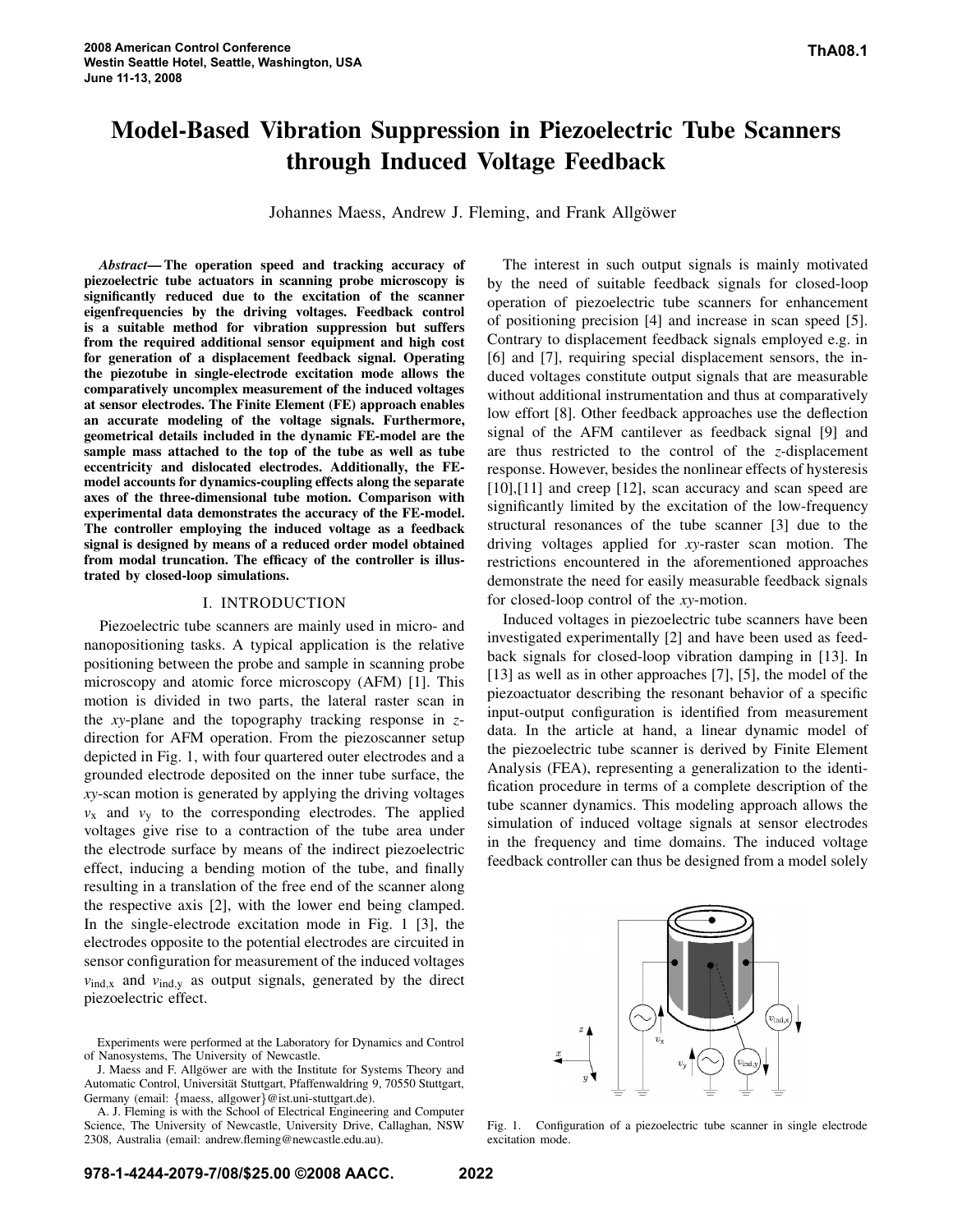based on geometrical data and material properties of the scanner. Additionally, the FEA enables a detailed modeling of the whole scan unit, consisting of the piezoelectric tube and a sample holder attached to its free end. Further effects included in the FE model describe tube imperfections resulting from machining tolerances in the manufacturing process, i.e. tube eccentricity [14] and dislocated electrodes not being centered above the respective *x*- or *y*-displacement axis. Both geometrical inaccuracies increase the dynamicscoupling between the scan axes in the three-dimensional scan motion. Compensation of dynamics-coupling-caused errors from the lateral *xy*-displacement to the perpendicular *z*-axis is treated in [15], whereas the FEA also accounts for coupling effects from *x*- to *y*-axis displacement. For controller design purposes, a model order reduction scheme [16] is applied to the FE model. The reduced order model accurately describes the scanner dynamics in the relevant frequency range.

# II. DYNAMIC MODELING OF PIEZOELECTRIC TUBE **SCANNERS**

In the following, a detailed dynamical model of a piezoelectric tube scanner with a sample mass attached to the free end is derived from FE discretization and model order reduction. The model is vaildated by comparison to measured frequency response functions (FRF). Compared to models obtained from input-output derivation, the proposed FE model circumvents the tedious and error-prone process of model identification and additionally allows for predictions of the piezoscanner dynamics under design changes.

#### *A. Finite Element Analysis*

Modeling of piezoelectric tube scanners by FEA is so far restricted to a static analysis of the piezoelectric tube scanner [17] and of the tube assembly taking the sample holder into account [18]. The dynamic analysis of the piezoelectric tube in [19] is extended to the tube assembly in the present article. The fully-coupled structural and piezoelectric domains are described by the constitutive equations of the direct and indirect piezoelectric effects

$$
T = cES - eE
$$
  

$$
D = eS + \varepsilonSE,
$$

where **T** denotes the mechanical stress matrix, **S** the mechanical strain matrix, **E** the electric field vector, **D** the electric charge vector per unit area,  $c^e$  the mechanical stiffness matrix at constant electric field,  $\varepsilon^S$  the permittivity matrix under constant strain, and **e** the piezoelectric matrix. The equations of motion of order *n* in the FEA are given in the general formulation

$$
\mathbf{M}\ddot{\mathbf{x}} + \mathbf{C}\dot{\mathbf{x}} + \mathbf{K}\mathbf{x} = \mathbf{F} \tag{1}
$$

with mass matrix **M**, damping matrix **C**, stiffness matrix **K** and external loads **F**. The physical states **x** consist of nodal displacements **u** and nodal electric potentials φ. To incorporate the structural boundary conditions at the clamped end of the piezotube and the electrical boundary conditions at the grounded, sensor and potential driving electrodes, the system of Eq. (1) is partitioned according to [20], leading to the mass and stiffness matrices  $M_{EV}$  and  $K_{EV}$ . For a description of the input-output behavior of the model, all electrical degrees of freedom (DOFs) on each potential and sensor electrode are transformed into a single master degree of freedom, respectively. Further outputs considered are the nodal displacements at the top of the assembly in *x*-,*y*, and *z*-direction.

The  $m \ll n$  low-frequency mode shapes  $\psi_r$  and the eigenfrequencies  $\omega_r$  of Eq. 1 are obtained from solving the eigenvalue problem [16]

$$
\mathbf{K}_{\rm EV} \psi_r = \omega_r^2 \mathbf{M}_{\rm EV} \psi_r. \tag{2}
$$

Tab. I quantifies the influence of the sample mass on the change of the eigenfrequencies of the tube assembly in comparison to the piezoelectric tube without sample mass [19]. The eigenfrequencies and the mode shape classification for the case without sample mass are given by the expressions in brackets in Tab. I. It is obvious that the resonances of the longitudinal bending modes are significantly shifted to lower frequencies due to the added mass effects of the sample mass. On the other hand, the sample holder glued on the free end of the tube causes local stiffening effects in the radial direction, resulting in higher eigenfrequencies of circumferential bending modes. Roughly speaking, the sample mass changes the mechanical boundary conditions of the piezoelectric tube from a clamped-free configuration to a clamped-clamped configuration with regard to the circumferential bending modes.

# *B. Model order reduction*

Modal truncation [16] is applied for the derivation of the low order model. To this end, *m* low-frequency eigenmodes  $\psi_r$  are collected in the modal matrix Ψ. The system is transformed into modal coordinates **q** by the transformation law  $\mathbf{x} = \Psi \mathbf{q}$ . After normalization, the reduced mass matrix is given by the identity matrix with  $\mathbf{I} = \Psi^T \mathbf{M}_{EV} \Psi \in \mathbb{R}^{m \times m}$ , and the reduced stiffness matrix results in the spectral matrix  $\Lambda \in$  $\mathbb{R}^{m \times m}$  with  $\Lambda = \Psi^T \mathbf{K}_{EV} \Psi = \text{diag}(\omega_r^2)$  [16]. The resulting

#### TABLE I

COMPARISON OF EIGENFREQUENCIES OBTAINED FROM FEA FOR THE TUBE ASSEMBLY AND PIEZOELECTRIC TUBE WITHOUT SAMPLE MASS (BRACKETED EXPRESSIONS).

| No.   | Freq. [kHz]              | Mode Shape Classification               |
|-------|--------------------------|-----------------------------------------|
| 1,2   | $\overline{0.83}$ (1.21) | <sup>1st</sup> Longitudinal Bending     |
|       |                          | $(1st$ Longitudinal Bending)            |
| 3,4   | 4.89 (6.49)              | 2 <sup>nd</sup> Longitudinal Bending    |
|       |                          | $(2nd$ Longitudinal Bending)            |
| 5     | 5.72 (6.97)              | Torsion (Torsion)                       |
| 6     | 9.27 (11.30)             | Longitudinal Extension                  |
|       |                          | (Longitudinal Extension)                |
| 7,8   | 12.28 (13.98)            | <sup>3rd</sup> Longitudinal Bending     |
|       |                          | $(1st Circumferential Bending)$         |
| 9,10  | 14.73(14.50)             | <sup>1st</sup> Circumferential Bending  |
|       |                          | $(2nd Circumferential Bending)$         |
| 11,12 | 16.30 (15.38)            | 2 <sup>nd</sup> Circumferential Bending |
|       |                          | (3rd Longitudinal Bending)              |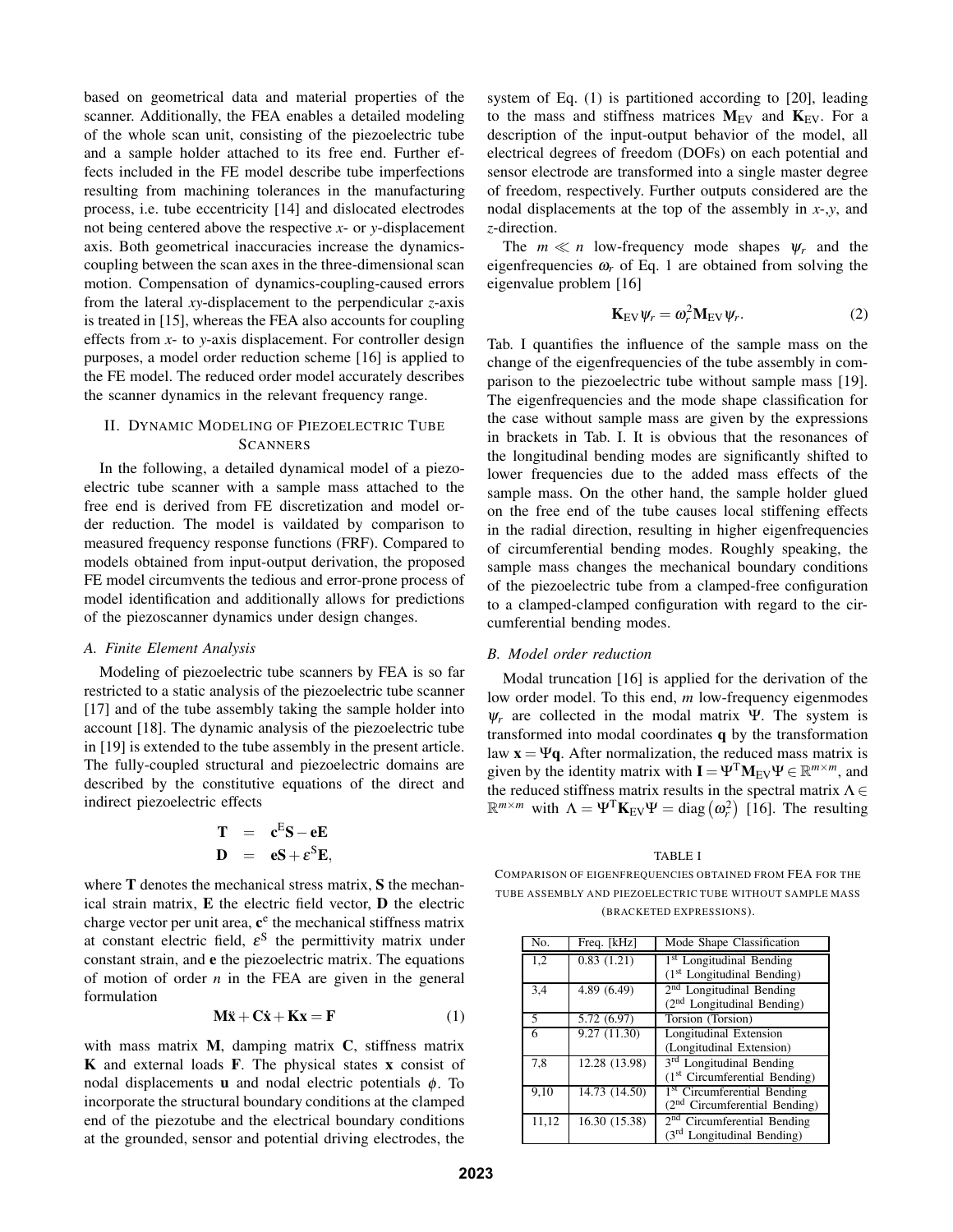system is given as a set of second order decoupled differential equations. Finally, the system is expressed in modal statespace representation by

$$
\dot{\mathbf{x}} = \begin{bmatrix} \mathbf{0} & \mathbf{I} \\ -\Lambda & -\Gamma \end{bmatrix} \mathbf{x} + \begin{bmatrix} \mathbf{0} \\ -\Psi_{\rm HSV}^{\rm T} \mathbf{K}_{\rm exc} \end{bmatrix} \mathbf{u}
$$
  

$$
\mathbf{y} = \begin{bmatrix} \mathbf{c} \Psi_{\rm HSV} & \mathbf{0} \end{bmatrix} \mathbf{x}
$$
 (3)

where  $\Gamma$  denotes the damping term. In a multi-input, multioutput configuration, the inputs **u** are the driving voltages  $v_x$  and  $v_y$  applied to the potential electrodes. The physical outputs **y** are composed of the induced voltages at the sensor electrodes  $v_{\text{ind},x}$  and  $v_{\text{ind},y}$  described by the corresponding master DOF, and the nodal displacements  $u_x$ ,  $u_y$  and  $u_z$ of a node located at the top of the tube assembly. The torsional mode shape in Tab. I does not contribute to the considered input-output behavior and is thus deleted from the truncation basis Ψ. Mathematically, this procedure is justified by the Hankel singular values (HSV) of the mode shapes [16], where the HSV obtained for the torsinal mode is significantly lower than the HSVs of the bending and longitudinal extension modes.

# III. RESULTS AND DISCUSSION

The simulated FRFs of the full and the reduced order FE-model are compared to measurement results for the displacement and induced voltage outputs. The reduced model is of order 12. The piezoelectric tube is operated in singleelectrode excitation mode, with driving voltage  $v<sub>x</sub>$ , and the *y*-axis potential electrode being grounded, corresponding to  $v_y = 0$ .

## *A. Experimental description*

The piezoelectric tube scanner manufactured from highdensity PZT-5H (Boston PiezoOptics) is glued into a recessed aluminum base, and a sample mass is bonded to its free end as illustrated in Fig. 2(a). During measurement, the scan assembly is mounted on an optical table for isolation from external vibrations. Frequency responses of the scanner are measured with a Polytec PI PSV300 laser doppler



(a) Piezotube assembly.

(b) Tube dimensions in mm.

Fig. 2. Measurement setup.

vibrometer at the tip of the sample mass. The experimental parameters are given by a 5.5 Volt, 25 kHz bandwith periodic chirp driving signal at the potential electrodes and a sampling rate of 52.1 kHz for the measured signals. The FRFs are calculated from a 6400 line FFT. The geometrical parameters of the piezoelectric tube actuator are given in Fig. 2(b). A hollow aluminum cube with 10 mm edge length and 1.5 mm wall thickness, which is concentrically mounted on the tube by a fixation ring, is used as sample mass. The overall weight of the sample holder and the adhesive paste is 2.01 g.

#### *B. Displacement response*

The displacement responses from the top of the sample holder are plotted in Fig. 3. A good agreement between the full FE-model and the measurement results is observed in the displacement outputs of all directions. Especially, high accuracy of the model is achieved for the *x*-displacement response in Fig. 3(a). In general, the model precisely matches the measurement around the longitudinal bending modes at 0.8 kHz, 4.9 kHz and 12.3 kHz, but shows some deviations around the circumferential bending modes. The reduced order model is valid in the frequency range up to approximately 15 kHz, in which most of 12 mode shapes of the truncation basis for the model reduction are located.

The displacement outputs in *x*- and *y*-direction in Fig. 3(a) and Fig. 3(b) are dominated by the first longitudinal bending mode at 0.83 kHz. The high amplification of its resonance typically limits the scan speed to 1/100 th of its eigenfrequency [8]. Compared to the *x*-axis displacement, only weak dynamics-coupling effects into the *y*-axis output occur, as observed from the fact of the amplitude response in Fig. 3(b) being approximately 40 dB lower than in Fig. 3(a).

The coupling effects from the *x*-excitation to the *z*displacement output in Fig. 3(c) are significantly higher. Furthermore, the *z*-axis displacement is dominated by the resonance of the longitudinal extension mode at 9.3 kHz. The eigenfrequency of the longitudinal extension mode is also accurately matched by the FE models.

# *C. Induced voltage response*

The simulated and measured FRFs for the induced voltage outputs are plotted in Fig. 4. Again, the comparison between simulated responses of the FE models and the experimental data shows a good agreement. In contrast to the displacement outputs of Fig. 3, the coupling effects between the *x*- and *y*direction are strong for the induced voltages. This is obvious from the almost identical amplitudes in the FRFs of Fig. 4(a) and Fig. 4(b). It is interesting to note, that the induced voltages at the *x*- and *y*-electrodes significantly differ with respect to the amplification of the single mode shapes. In Fig. 4(a), the amplitude of the induced voltage at the *x*-sensor electrode shows articulate peaking in the frequency range of the first and second longitudinal bending modes. These longitudinal bending modes have only slight influence on the amplitude of the measured FRF at the *y*-sensor electrode in Fig. 4(b), while still being significant in the simulated response. In fact, the coupling term from the *x*-driving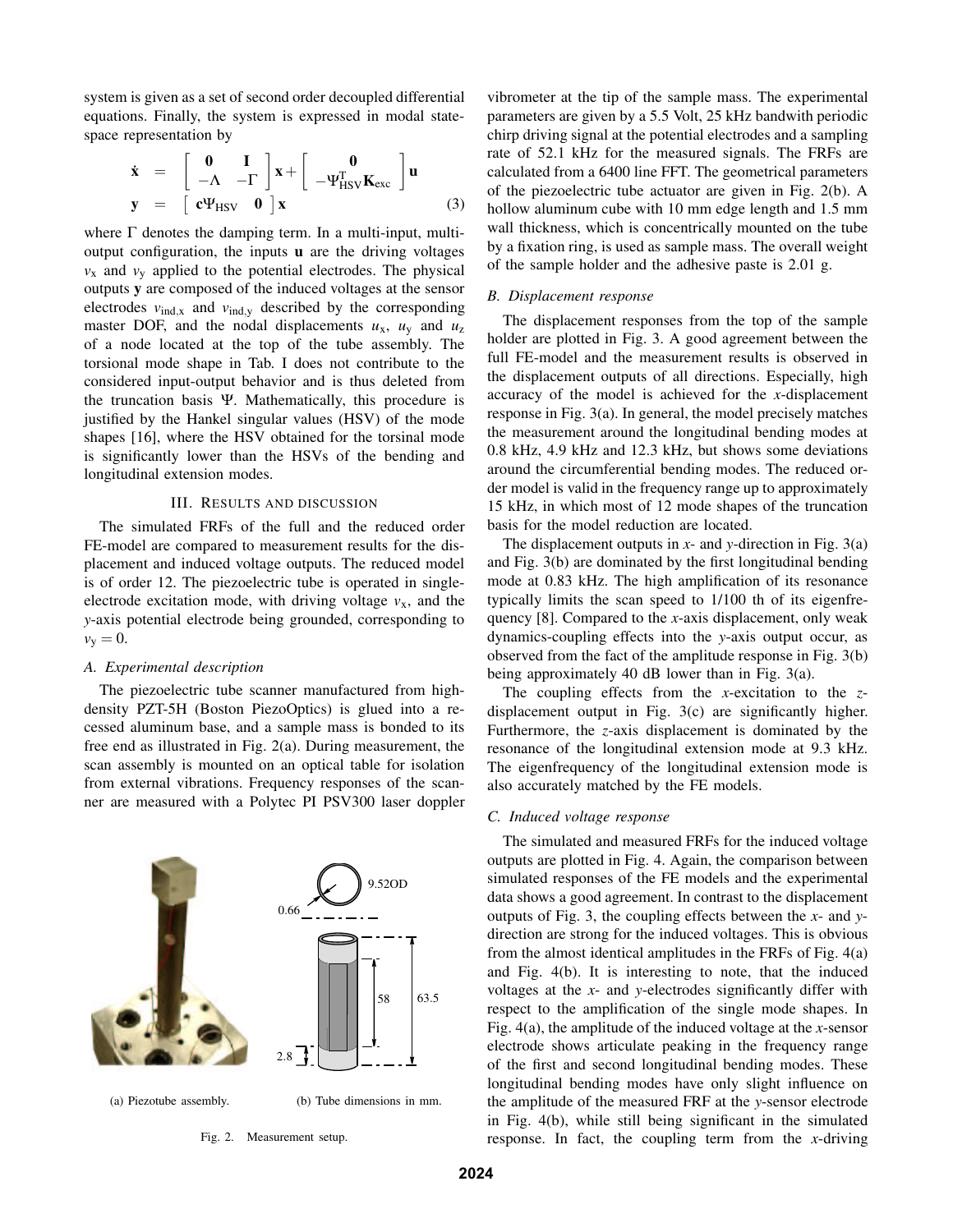

(a) *x*-displacement *u*x.







(c) *z*-displacement *u*z.

Fig. 3. Comparison of FRFs for displacement outputs of measurement (solid curves), full finite element model (dashed curves), and reduced low order model (dashed-dottes curves).



(a) Induced voltage  $v_{\text{ind},x}$  at *x*-electrode.



(b) Induced voltage *v*ind,<sup>y</sup> at *y*-electrode.

Fig. 4. Comparison of FRFs for induced voltage outputs of measurement (solid curves), full finite element model (dashed curves), and reduced low order model (dashed-dottes curves).

voltage at the potential electrode to the induced voltage at the *y*-sensor electrode is dominated by the longitudinal extension mode at 9.3 kHz. This longitudinal extension mode also plays a significant role in the induced voltage at the *x*sensor electrode. Since longitudinal extension is excited by any electrode input voltage, the corresponding mode has to be considered in closed-loop operation with induced voltage feedback signals. Furthermore, due to the strong coupling effects from *x*-axis voltage excitation to *y*-axis induced voltage, the design of SISO controllers for two-dimensional raster scan motion in the *xy*-plane is complicated. Another limitation in the design of model-based feedback controllers using the induced voltages as feedback signals lies in the non-collocated actuator-sensor configuration in the single electrode excitation case.

In summary, the FE model accurately describes the scanner dynamics with a sample mass attached to the top of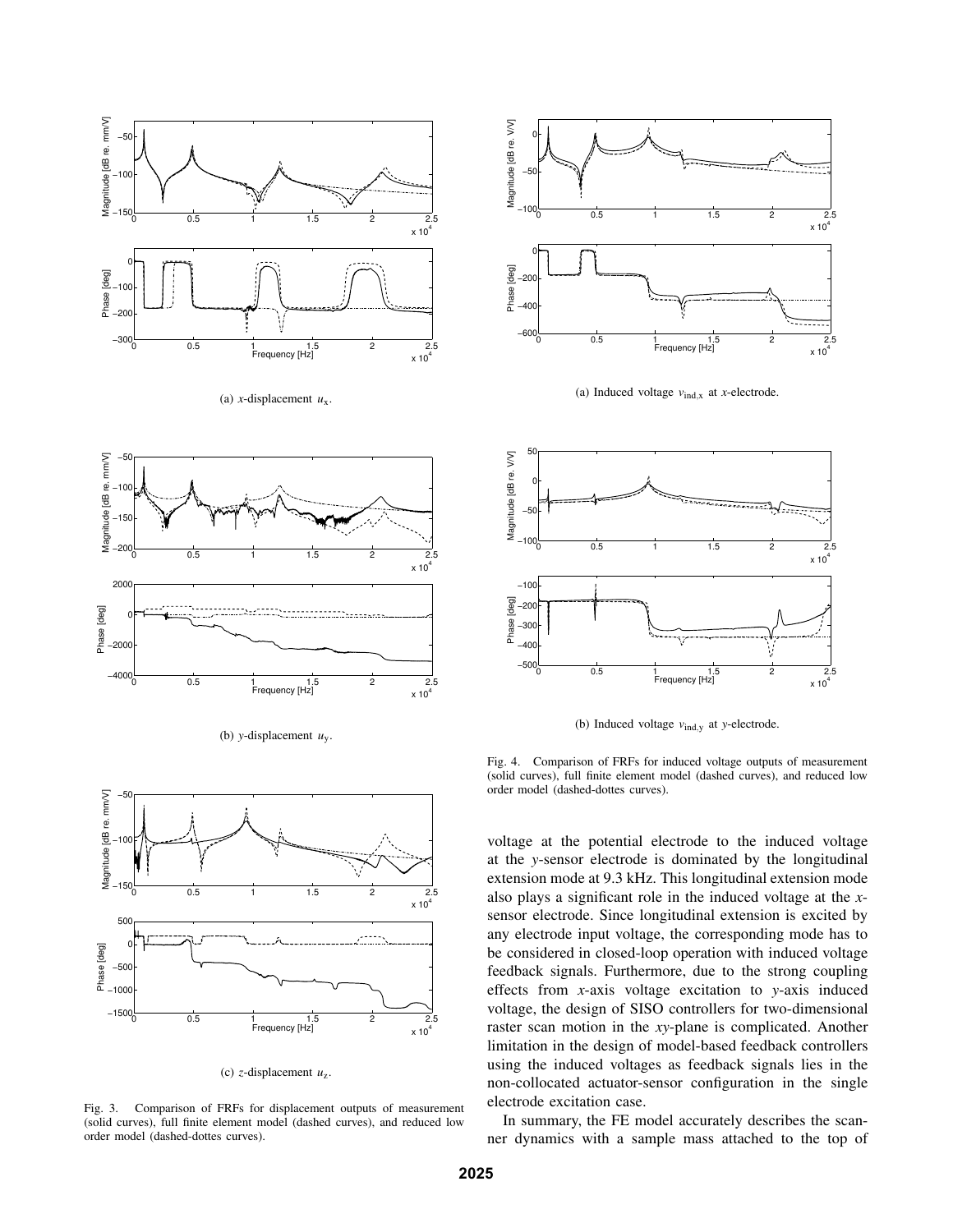the tube and enables the simulation of dynamics-coupling effects. The second advantage over simple models derived from first-principle equations lies in the possibilty to simulate induced voltages at sensor electrodes with a precise description of the electrode shapes. The sensed voltages are used for model-based controller design in section IV.

## IV. INDUCED VOLTAGE FEEDBACK CONTROL

To simplify the control of the piezoelectric tube scanner by induced voltage feedback signals, only one-dimensional scanning motions are treated in the following. The *y*-axis reference trajectory is given by a triangular motion typically referred to as the fast scanning direction [8]. The corresponding *y*-axis raster scan motion composed of a staircase reference trajectory is discussed separately. Note that the staircase displacement is commonly replaced by a slowly increasing ramp signal of constant slope [21], imposing a considerable simplification of the raster scan trajectory tracking.

# *A. Controller design*

A simple controller composed of a notch filter [7] and a PI-element is designed for trajectory tracking and prevention of induced vibrations. The notch filter of the form

$$
G_{\rm N} = \frac{s^2 + 2\frac{d_1}{c_1}\omega_1 s + \omega_1^2}{s^2 + 2\frac{1}{c_1}\omega_1 s + \omega_1^2}
$$
(4)

is used to compensate the first resonance frequency of the piezoelectric tube scanner at the angular frequency  $\omega_1 = 2\pi$ .  $0.83 \cdot 10^3$  rad/s. The parameters  $c_1$  and  $d_1$  are adjusted to approximately match the amplitude of the resonance peak. The PI-controller  $G_{PI} = K_p(1 + 1/(T_I s))$  avoids steady-state errors in step signals. The corresponding parameters  $K_p$  and  $T_1$  are tuned to achieve a high bandwith of the closed-loop transfer function.

The overall controller takes the form  $G_c = G_N G_{Pl}$ . The bode plot of the controller is shown in Fig. 5 together with the bode plot of the plant corresponding to the transfer function from the *x*electrode driving voltage to the induced voltage  $v_{\text{ind},x}$  in Fig. 4(a), and the resulting closed-loop transfer function. The notch filter damps the first resonance frequency for the input-output behavior under consideration. In fact, the notch filter removes the high-frequency components of the driving voltage signal and thus prevents the excitation of the tube resonance by the reference input. Robustness of the open-loop transfer function is characterized by a gain margin of 16.1 dB and a phase margin of  $61.2^\circ$ . It is pointed out that the presented low-complexity controller is highly robust to changes in high-frequency dynamics. Further improvement of tracking accuracy may be achieved by combining the simple controller with feedforward techniques.

### *B. Closed-loop simulations*

In the experimental setup, an external resistance in the order of  $r = 10 \cdot 10^6 \Omega$  is included in the induced voltage measurement circuit. Together with the capacitance of the piezoelectric transducer  $c = 10 \cdot 10^{-9}$  F, the resistance adds

![](_page_4_Figure_10.jpeg)

Fig. 5. Bode plots: plant, controller, and open-loop transfer function.

![](_page_4_Figure_12.jpeg)

Fig. 6. Simulated displacements to staircase input voltage.

a high-pass filter with a cutoff frequency of approximately 1 Hz into the transfer function from the driving voltage to the induced voltage. This high-pass behavior is compensated for by a complementary low-pass filter, that is using the steadystate gain of the induced voltage signal as amplification of the input driving voltage [22]. The resulting control signal is then composed of the high-pass filtered transfer function signal for frequencies above 1 Hz and the steadystate response at low frequencies. This allows the designed controller to track offsets in the reference signal. To achieve a realistic simulation of induced voltage feedback operation, the described high- and low-pass filters are added to the model.

The simulated transient response to a staircase driving voltage is plotted in Fig. 6. In the uncontrolled case, the step responses are corrupted by strong structural vibrations of the piezoscanner. These vibrations are dominated by the weakly damped first longitudinal bending resonance, resulting in a slow amplitude reduction of the oscillation. In closedloop operation, the steady-state value is reached after a time constant of approximately 0.01 s. The excitation of the first resonance mode by the driving voltage is suppressed by the notch filter. Thus, satisfactory tracking of the staircase motion of the raster scan is achieved by induced voltage feedback.

Fig. 7 shows the simulated displacement responses to a 10 Hz triangular voltage input. Again, induced vibrations are present in open-loop operation, but hardly visible in Fig. 7 due to the slow time scale. On the one hand, vibration